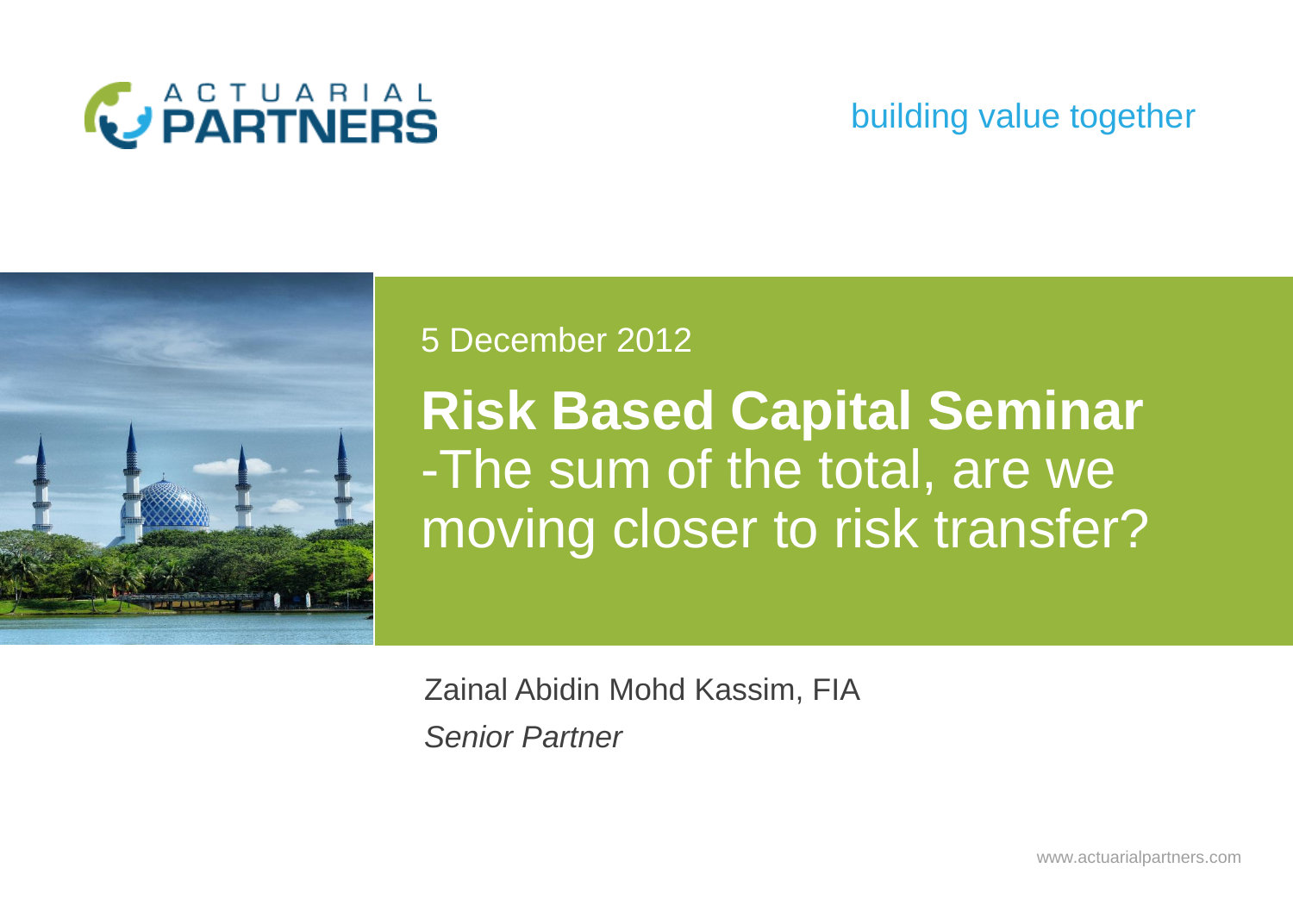# **The Role of Regulators**

- Prudential Standards (Valuation Guidelines & RBCT?)
	- 99.5% probability of paying claims.
- **Business Conduct (TOF?)** 
	- Disclosure of key contract terms to participants/policyholders e.g. surplus distribution basis, sharia compliantness.
- Governance
	- Clear lines of accountability
	- Stakeholders responsibilities.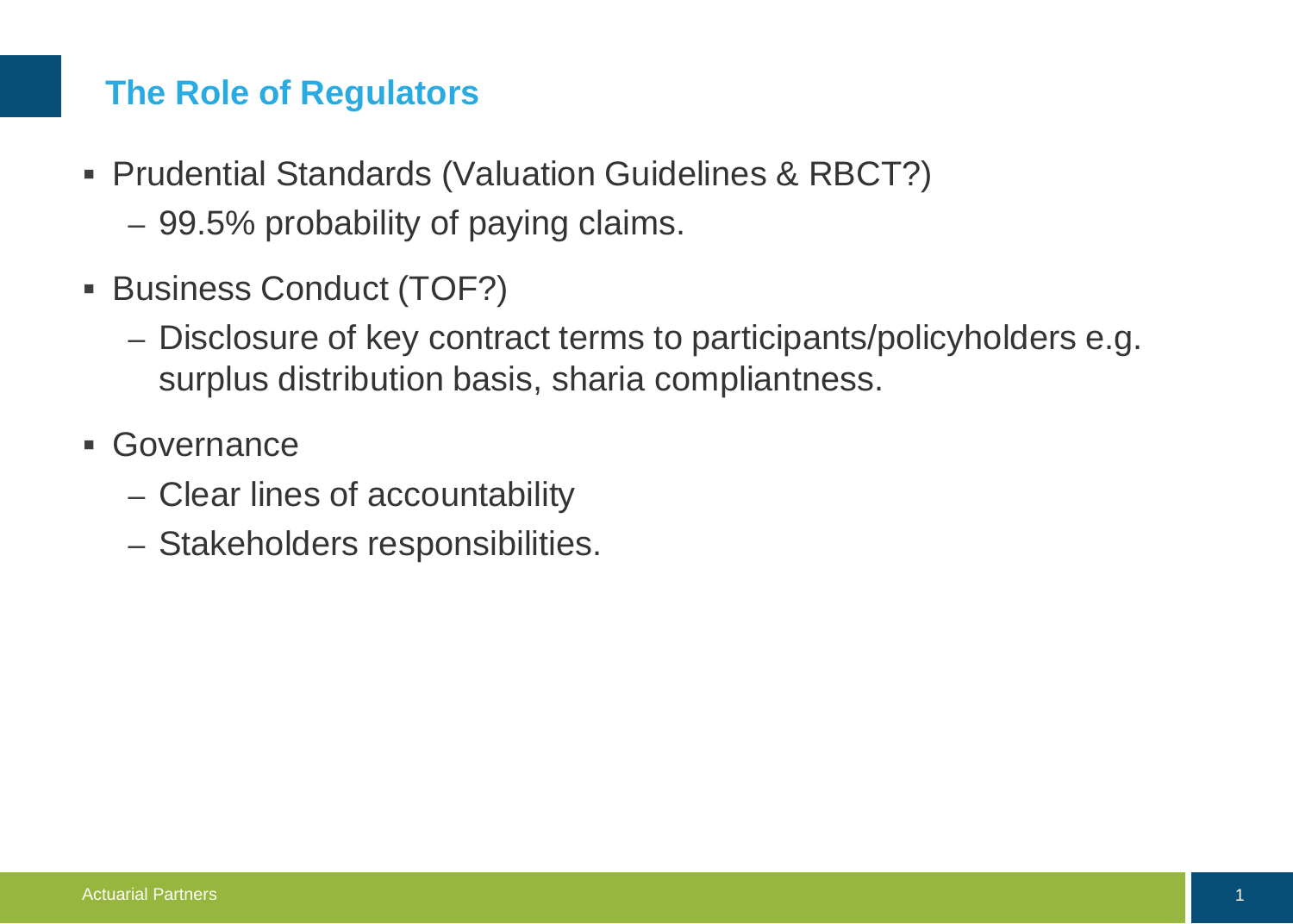# **The Role of Financial Reporting**

- Defined as the process of providing financial information about the reporting entity that is useful to existing and potential investors, lenders and other creditors in making decisions about providing resources to the entity.
	- For takaful that means shareholders NOT participants .
- Would consolidation of shareholders and participant's accounts achieve the purpose of Financial Reporting as defined above?
- Where do participants refer to determine the state of health of the participants risk fund?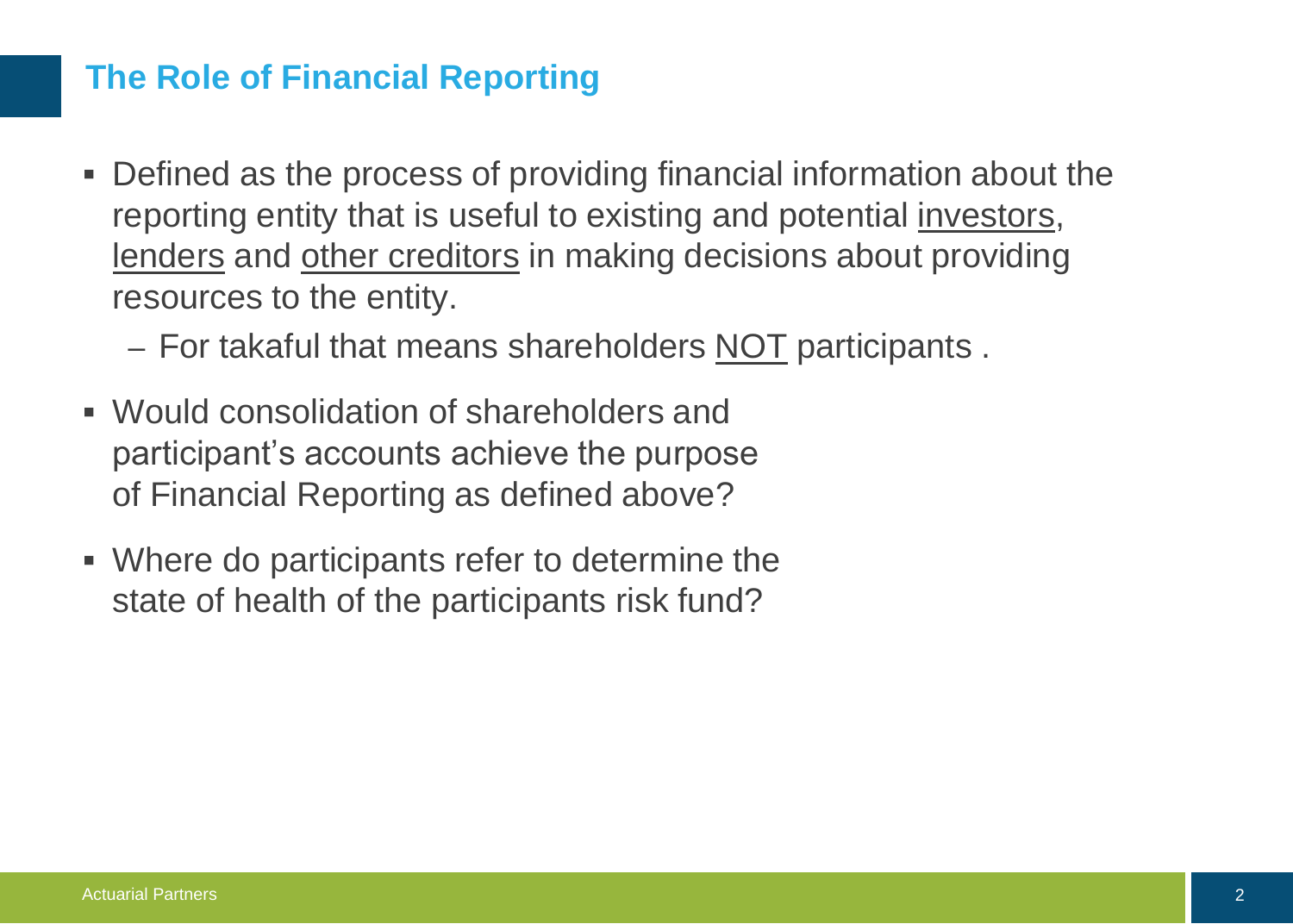# **The Facts**

 The pricing of takaful products is moving (due to competition) to that of equivalent conventional policies. Is this possible/prudent?

Initially solvency margin in takaful will be sourced from the participants Conventional pricing : best estimate of claims + **cost** of solvency margin

Takaful Pricing : best estimate of claims + solvency margin

Thus conventional insurance should be 'cheaper' than takaful.

- Shareholders of takaful companies are expecting the same (or better) return on their capital as per their investments in conventional insurers.
- The valuation and RBCT guidelines for takaful are very similar to that of the conventional non-participating policies. This includes the valuation of liabilities and assets and the corresponding risk charges.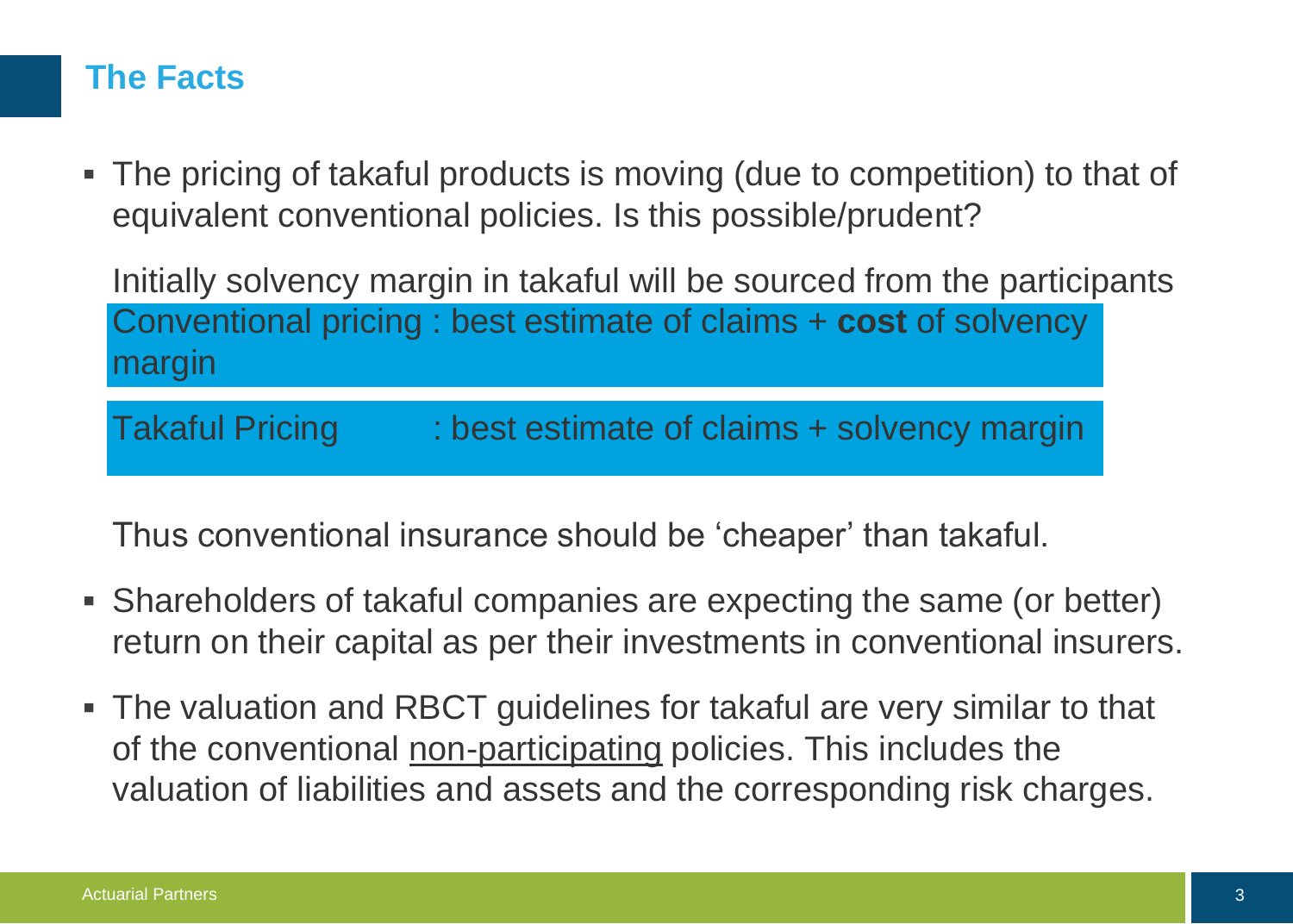# **The Facts**

- Sharia views supports Operator sharing in underwriting surplus. While Qard is subject by the Regulator to impairment tests.
	- Is this not risk transfer?



*Example Qard is repaid*

– All surpluses arising after a deficit is used to repay Qard for the takaful example. Only difference is the Operator does not show a loss initially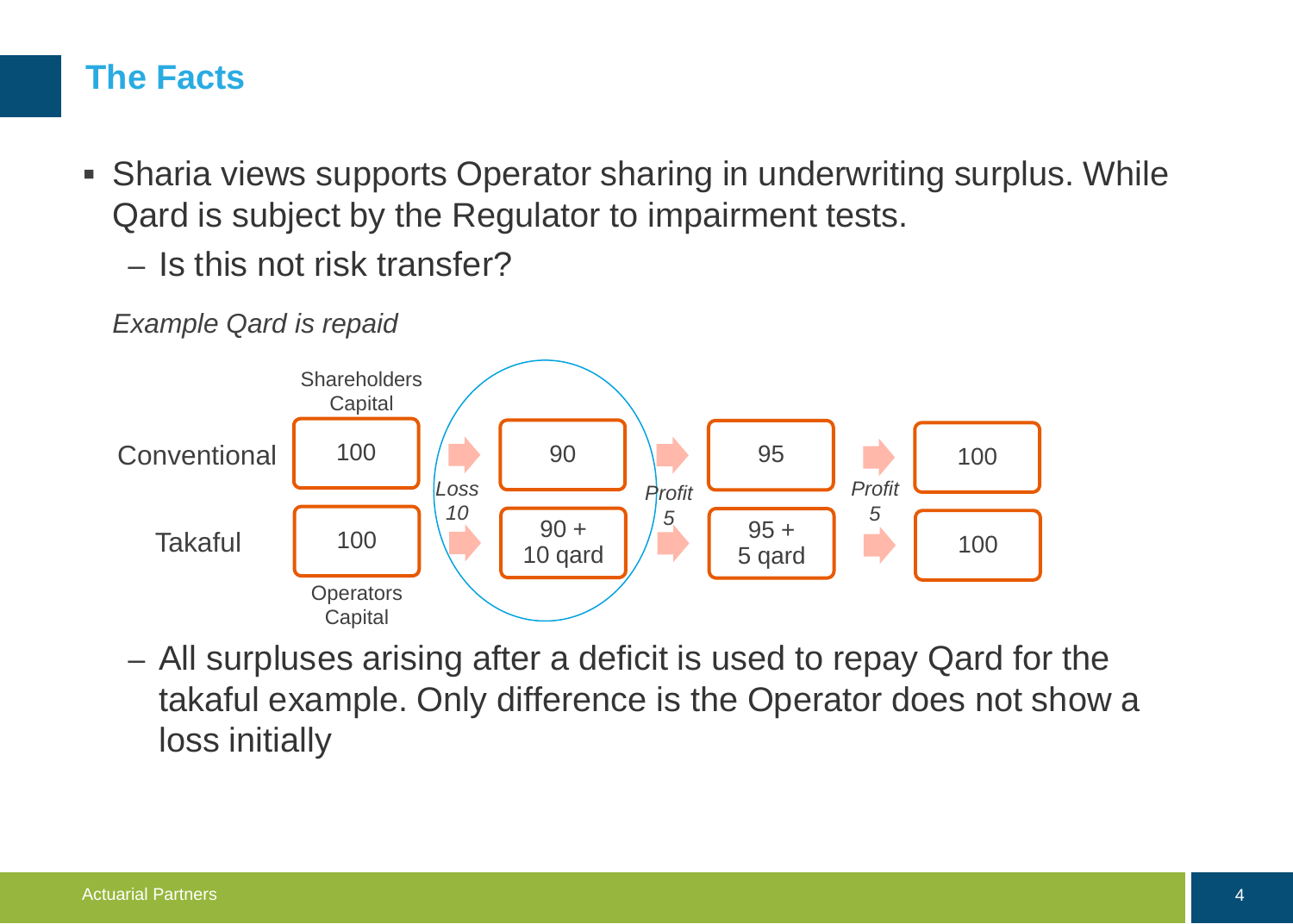## **The Facts**

#### *Example Qard is written off*



Is this risk transfer? Sharia is against qard being written off but the Regulator is insisting though not setting a fixed timeline.

- The accounting bodies are pushing for consolidated accounts.
	- Is this not accounting for risk transfer?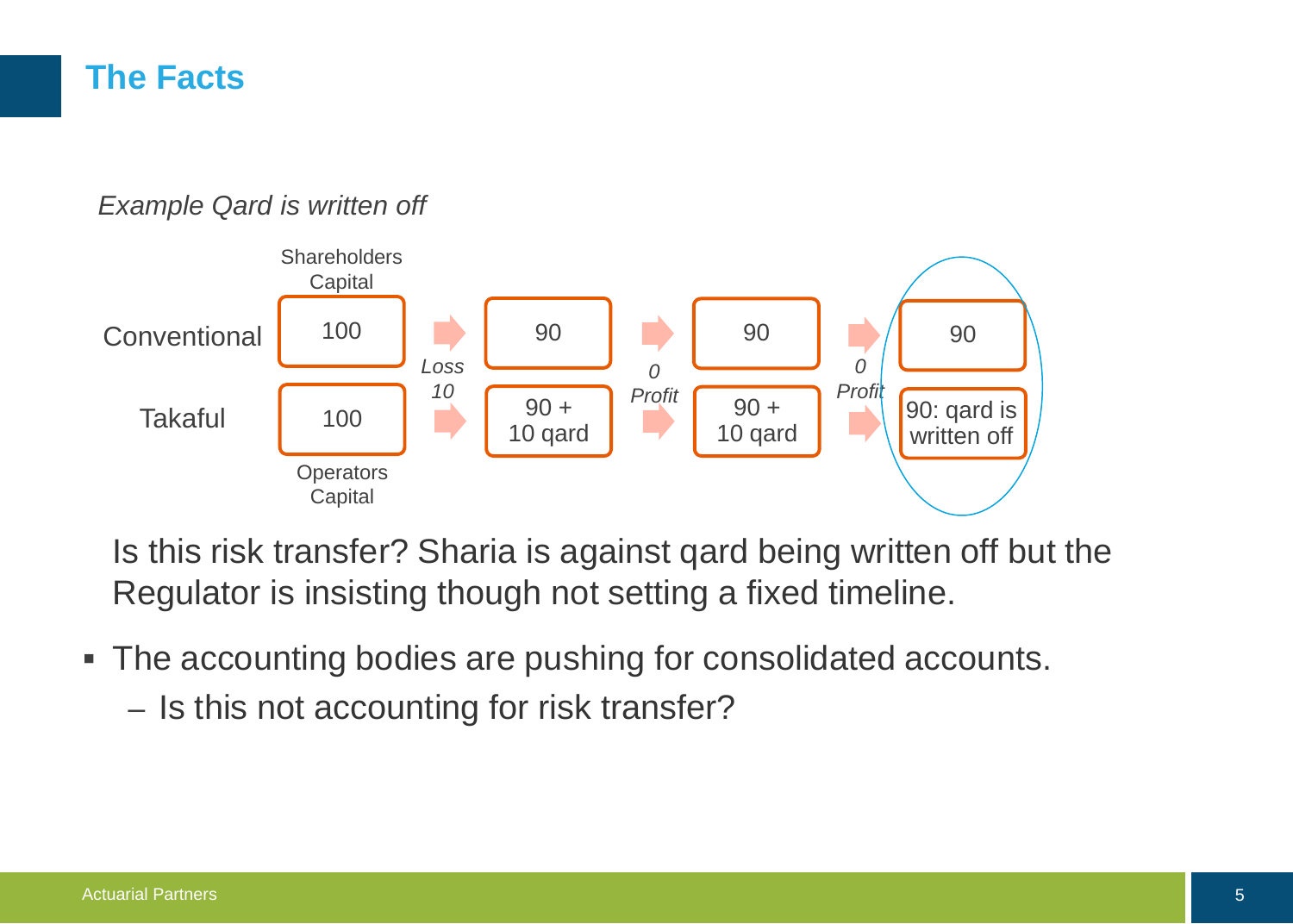# **What do Malaysians need?**

- Affordable takaful/insurance cover
- **Fair and transparent rating structure**
- **Annuity products**
- Affordable medical cover

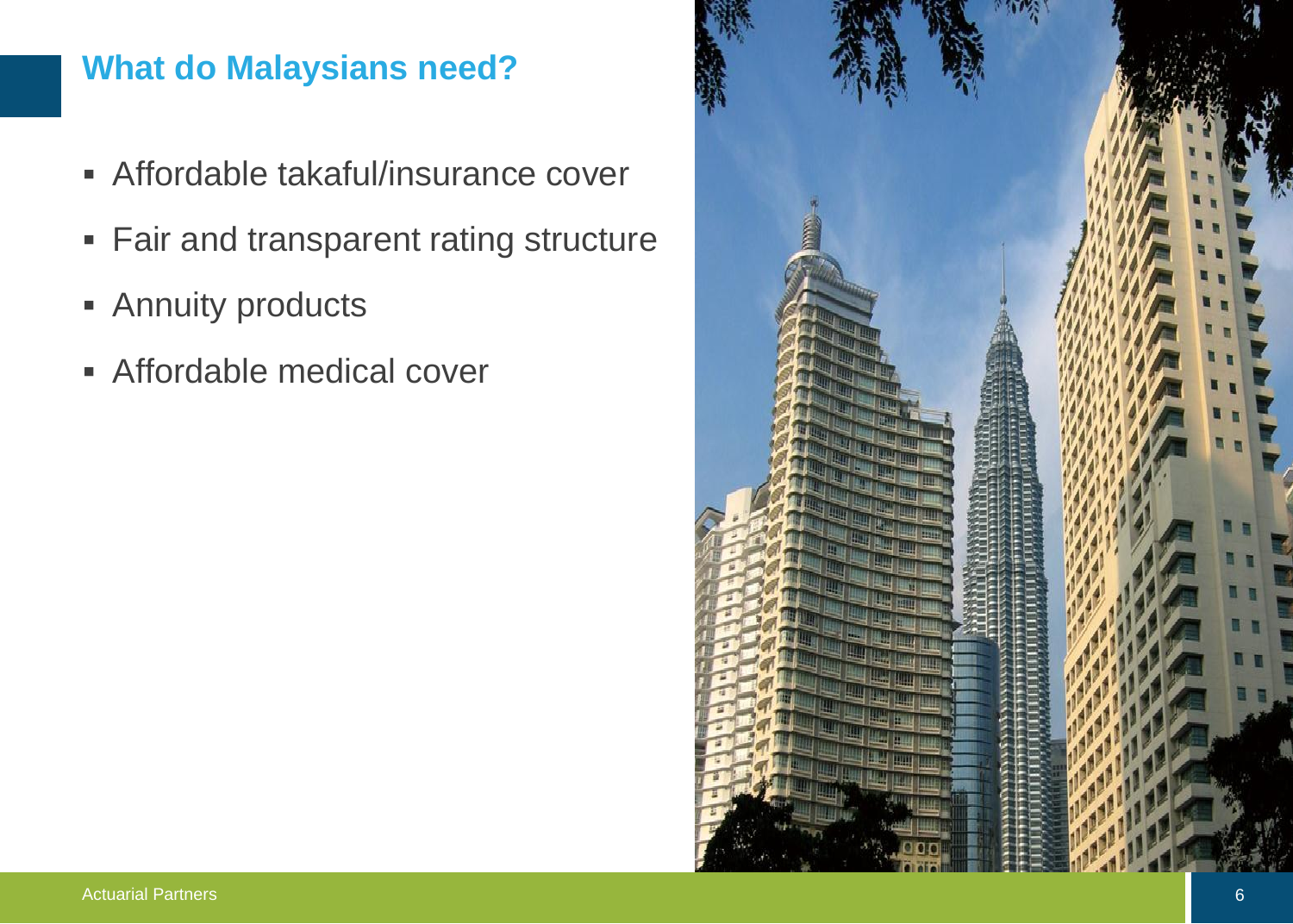### **What makes takaful insurance 'expensive'**

- Cost of guarantee
	- Is it necessary to have 99.5% certainty that claims will be paid?
	- Is providing a benefit guarantee consistent with the takaful concept of risk sharing?
- Shareholders need for a certain return on capital
	- High returns required by shareholders in banking and insurance is to cover the cost of default/underwriting losses. If shareholder are not responsible for benefit shortfalls should not the shareholders be satisfied with a lower return on capital?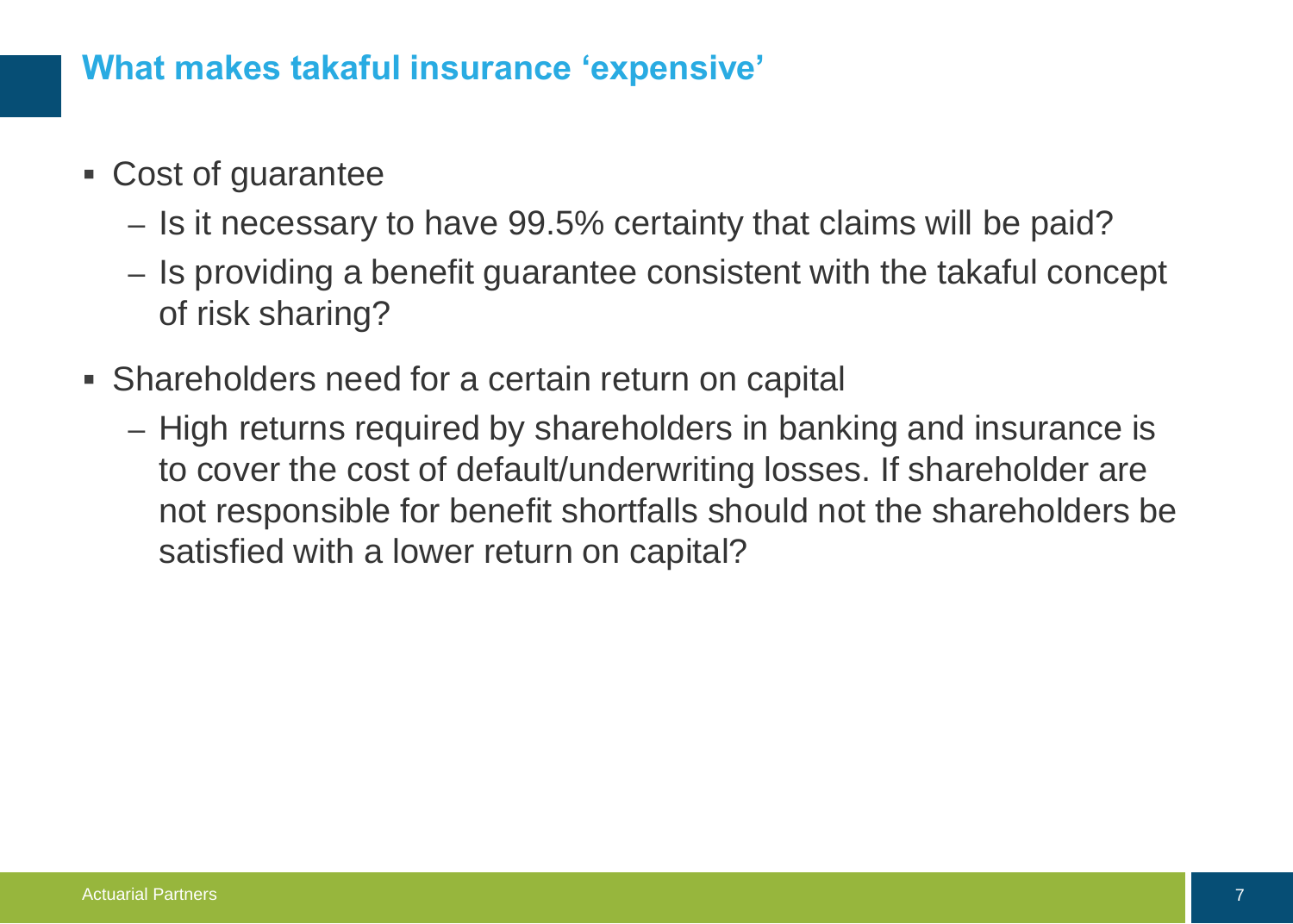# **Takaful industry should go back to principles of risk sharing**

- Flexible benefit payments depending on what the takaful fund can afford
	- Move away from a benefit guarantee model.
- Create new sharia complaint asset classes that supports the concept of Muamalat
	- Not so volatile as equities but not too close to bonds in its features (i.e.no yield curve).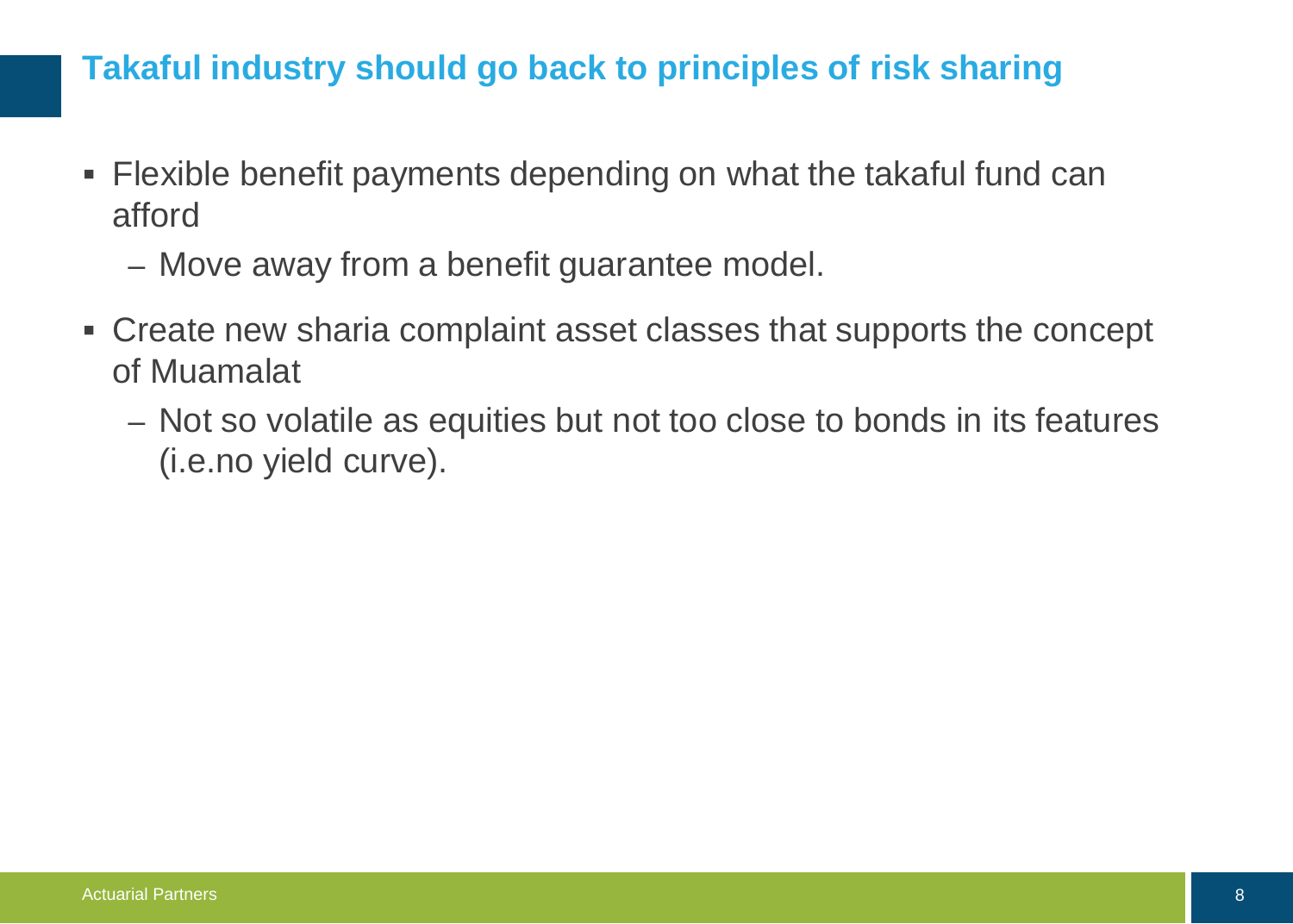### **How to achieve this?**

- Takaful companies must take the lead
	- Create products which are less capital intensive under RBCT. As a general rule less capital required from shareholders for solvency margin, less risk transfer and more risk sharing.
	- Lobby for new asset classes suitable for protection (term cover) and retirement (annuities). Lobby for lower capital charges for these asset classes.
- The industry must move together on this. Perhaps the Sharia Advisory Boards of takaful companies need to provide the direction.